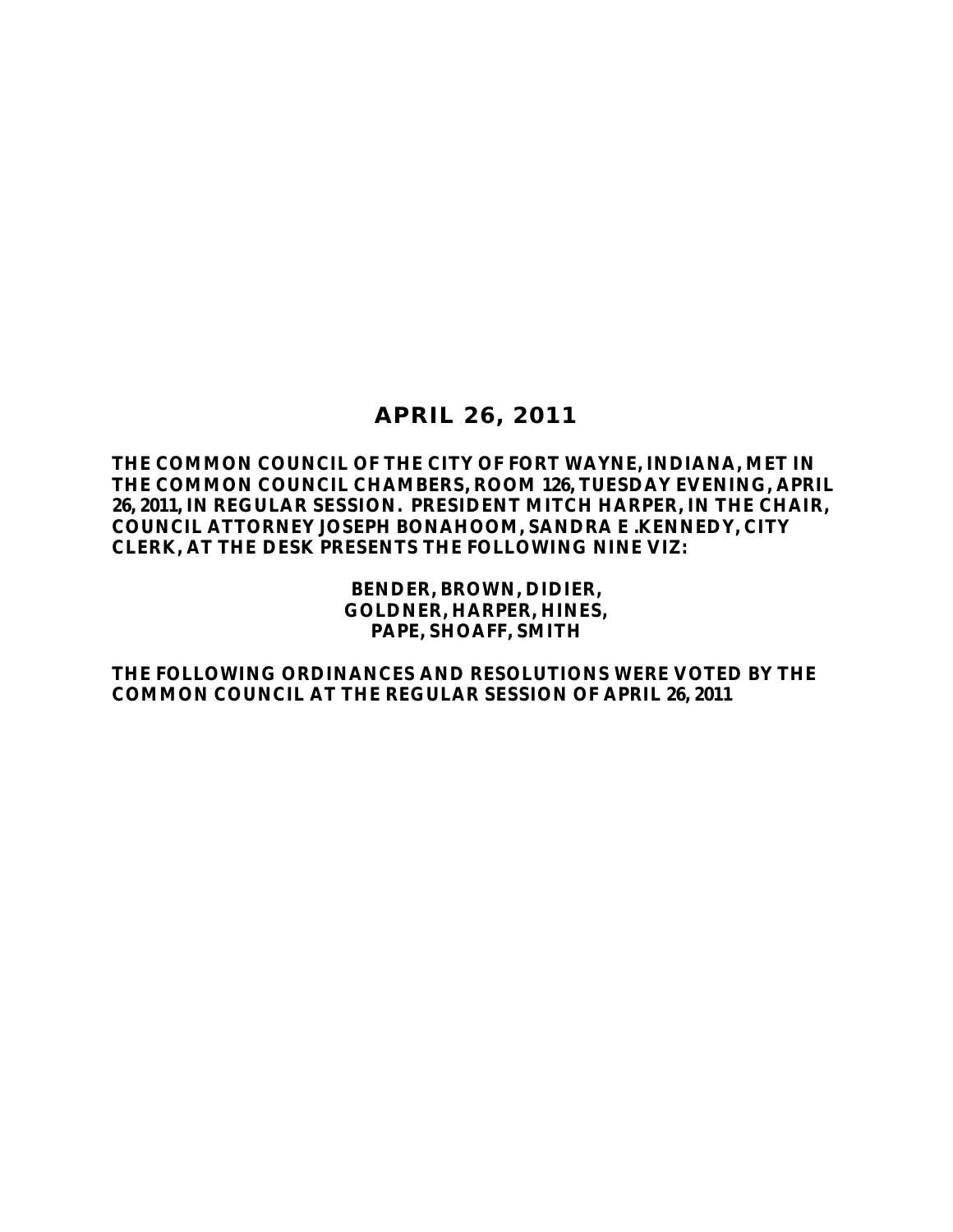# **ORDINANCES AND RESOLUTIONS UP FOR PASSAGE**

# **CITY UTILITIES COMMITTEE**

*Glynn A. Hines – Chair Marty Bender – Co-Chair All Council Members*

**ACTION**

**DO PASS S-11-04-12 SPECIAL ORDINANCE NO. S-95-11**

**AN ORDINANCE approving License Agreement by and between Menard, Inc. and Sturges Development Group, LLC and the City of Fort Wayne, Indiana, by the Board of Storm Water Management**

**Total cost of \$125,000**

**EIGHT AYES (BENDER, BROWN, DIDIER, GOLDNER, HARPER, HINES, SHOAFF, SMITH) ONE ABSTAINED (PAPE)**

**DO PASS S-11-04-13 (as amended) SPECIAL ORDINANCE NO. S-96-11**

**AN ORDINANCE approving Development Agreement between Sturges Development Group, LLC and the City of Fort Wayne, Indiana, by the Board of Storm Water Management Total cost of \$865,963.10**

> **EIGHT AYES (BENDER, BROWN, DIDIER, GOLDNER, HARPER, HINES, SHOAFF, SMITH) ONE ABSTAINED: (PAPE)**

**FINANCE COMMITTEE**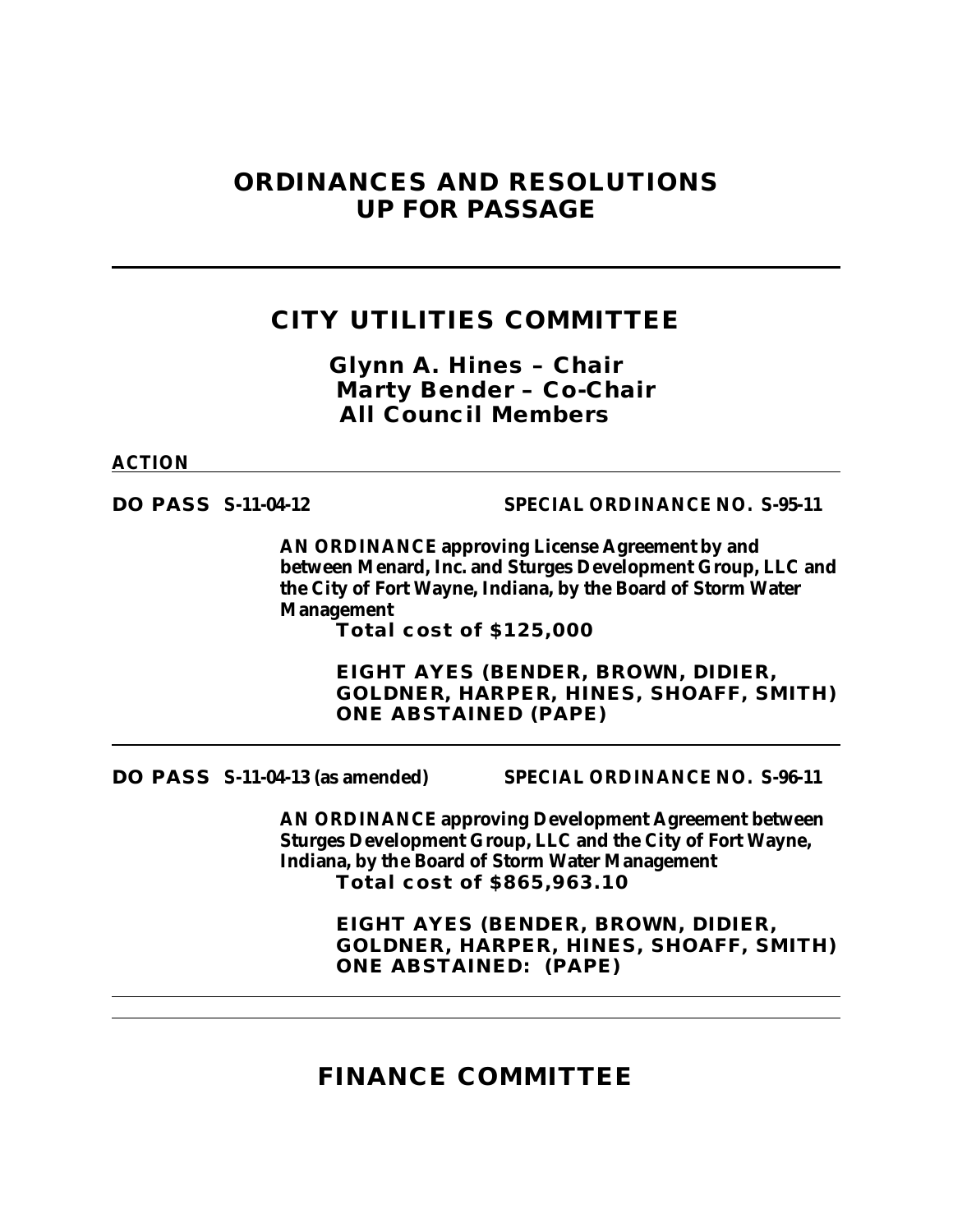## *Thomas E. Smith - Chair Elizabeth M. Brown – Co-Chair All Council Members*

#### **ACTION**

### **DO PASS R-11-04-07 CONFIRMING RESOLUTION NO. R-17-11**

**A CONFIRMING RESOLUTION designating an "Economic Revitalization Area" under I.C. 6-1.1-12.1 for property commonly Known as 201 West Main Street, Fort Wayne, Indiana 46802 (Aptera Software, Inc.)**

> **Total cost of \$145,000 – they will make Renovations to an existing downtown building. 15 full-time jobs will be created as a result of the project**

**NINE AYES (BENDER, BROWN, DIDIER, GOLDNER, HARPER, HINES, PAPE, SHOAFF, SMITH)**

**DO PASS R-11-04-19 DECLARATORY RESOLUTION NO. R-18-11**

**A DECLARATORY RESOLUTION designating an "Economic Revitalization Area" for property commonly known as 9812 Dawson's Creek Boulevard, Fort Wayne, Indiana (Logikos, Inc.) Total cost of \$1,800,000 – will construct a** 

**new** 

**Office building for its operation** 

**EIGHT AYES (BENDER, BROWN, DIDIER, GOLDNER, HINES, PAPE, SHOAFF, SMITH) ONE ABSTAINED: HARPER**

**DO PASS S-11-04-01 SPECIAL ORDINANCE NO. S-97-11**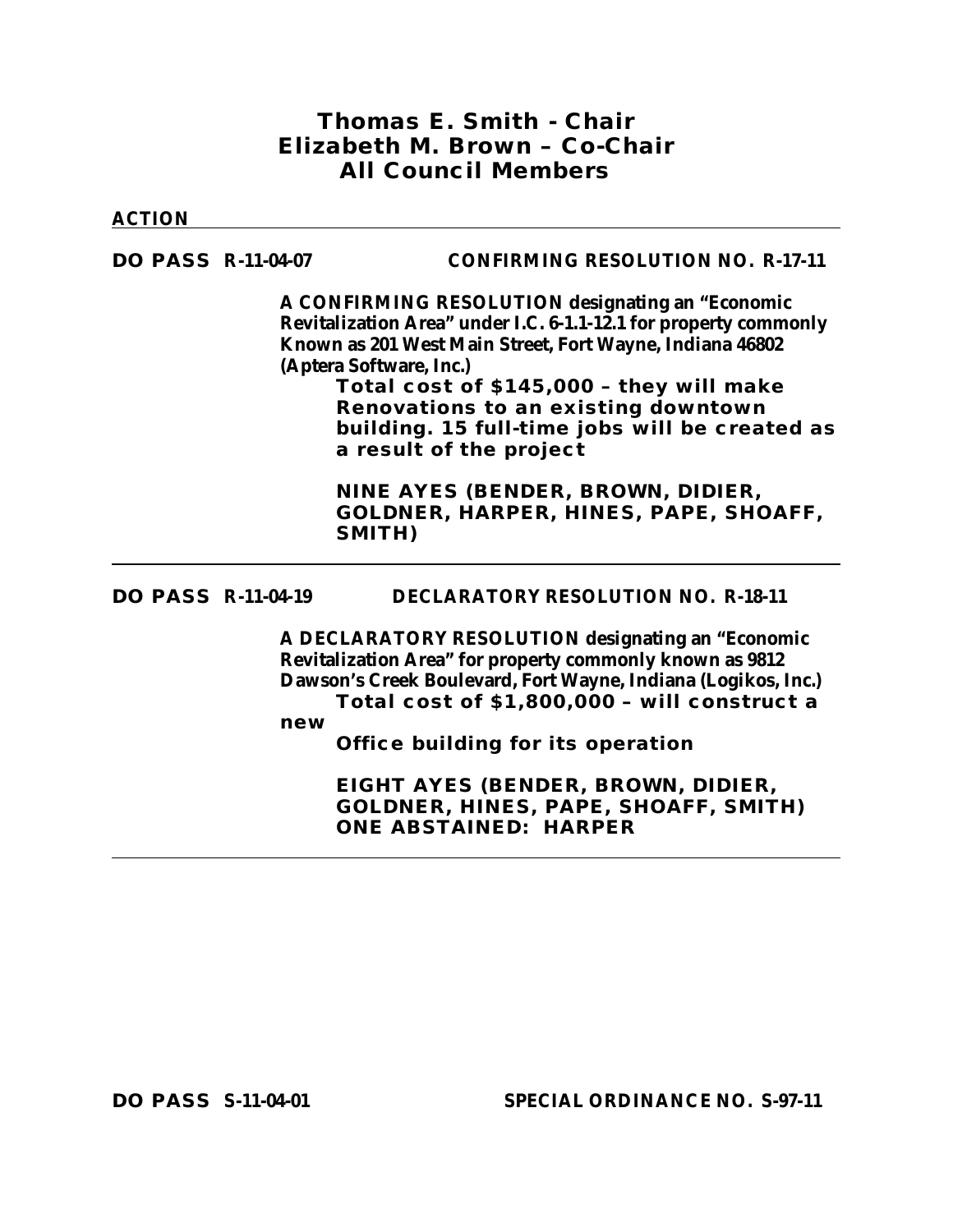**AN ORDINANCE of the Common Council fixing, establishing and ratifying compensation for certain City employees represented by the Fort Wayne Professional Fire Fighters Union Local #124, Inc.**

**Said agreement is for 3 years, but pursuant to** 

**Indiana law, must be annually ratified**

**EIGHT AYES (BENDER, DIDIER, GOLDNER, HARPER, HINES, PAPE, SHOAFF, SMITH) ONE NAY (BROWN)**

### **DO PASS S-11-04-05 SPECIAL ORDINANCE NO. S-99-11**

**AN ORDINANCE approving Professional Services Agreement for the City of Fort Wayne Three Rivers Filtration Plant Ultraviolet Disinfection Amendment B between Black and Veatch and the City of Fort Wayne, Indiana, in connection with the Board of Public Works**

**Total cost of \$504,700**

**EIGHT AYES (BENDER, BROWN, DIDIER, GOLDNER, HINES, PAPE, SHOAFF, SMITH) ONE NAY (HARPER)**

**DO PASS S-11-04-10 SPECIAL ORDINANCE NO. S-98-11**

**AN ORDINANCE approving the financing of various vehicles and equipment items by the City of Fort Wayne; authorizing acceptance of a lessor; and approving other actions with respect thereto**

**EIGHT AYES (BENDER, DIDIER, GOLDNER, HARPER, HINES, PAPE, SHOAFF, SMITH) ONE NAY (BROWN)**

**DO PASS S-11-04-11 SPECIAL ORDINANCE NO. S-102-11**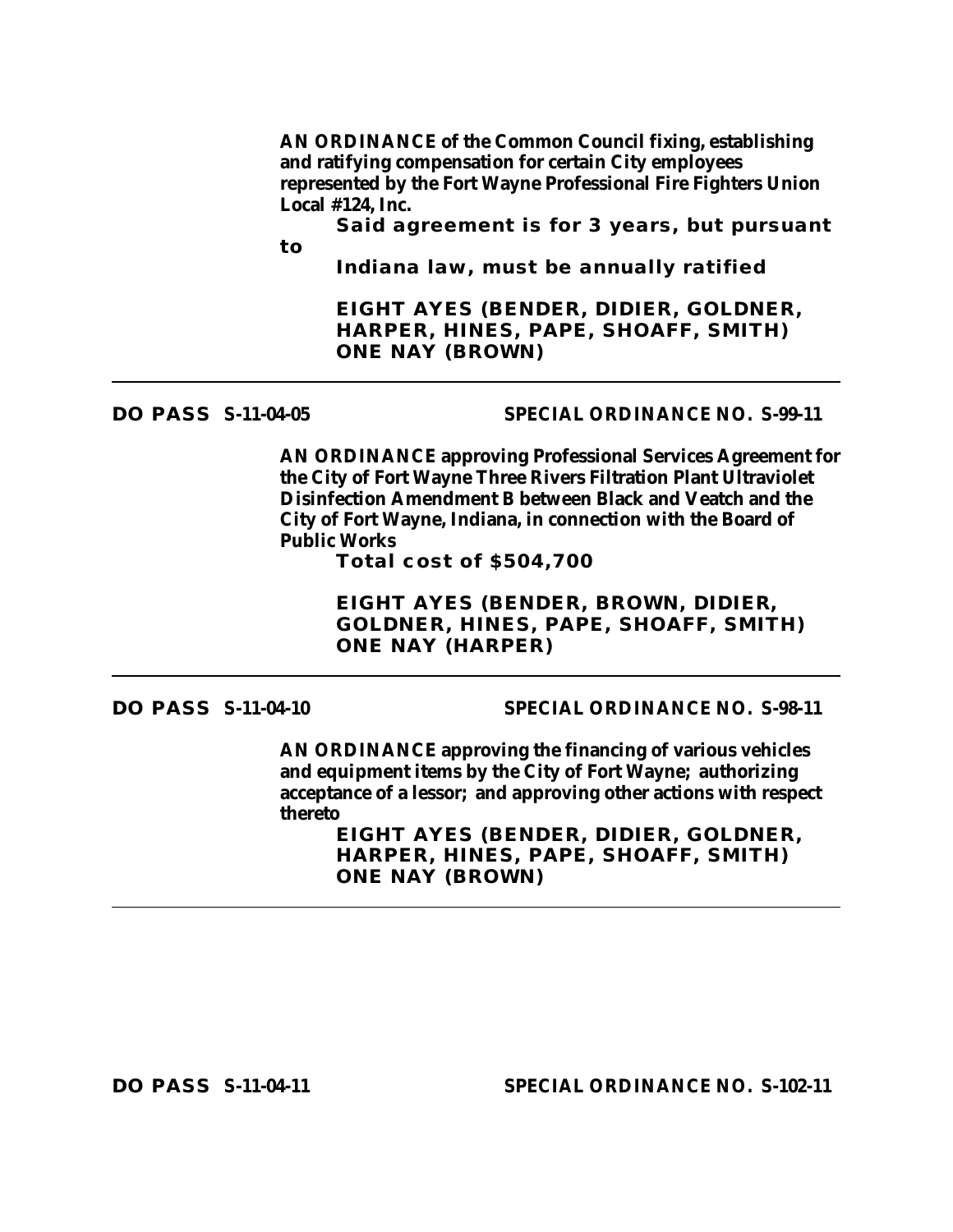**AN ORDINANCE of the City of Fort Wayne authorizing the issuance of waterworks revenue bonds for the purpose of providing funds to pay the cost of certain additions, extensions and improvements to the municipal waterworks of said City Of Fort Wayne/Allen County**

**Total cost not to exceed \$30,000,000**

**EIGHT AYES (BENDER, DIDIER, GOLDNER, HARPER, HINES, PAPE, SHOAFF, SMITH) ONE NAY (BROWN)**

## **REGULATIONS COMMITTEE**

*John Shoaff – Chair Thomas F. Didier – Co-Chair All Council Members*

**DO PASS G-10-12-04 GENERAL ORDINANCE NO. G-16-11**

**AN ORDINANCE amending the Thoroughfare Plan of the City Comprehensive ("Master") Plan by vacating public right-of-way Vacate a fourteen-foot wide alley on the Indiana Tech Campus to allow for potential future development**

> **NINE AYES (BENDER, BROWN, DIDIER, GOLDNER, HARPER, HINES, PAPE, SHOAFF, SMITH)**

# **PUBLIC WORKS COMMITTEE**

*Karen E. Goldner - Chair*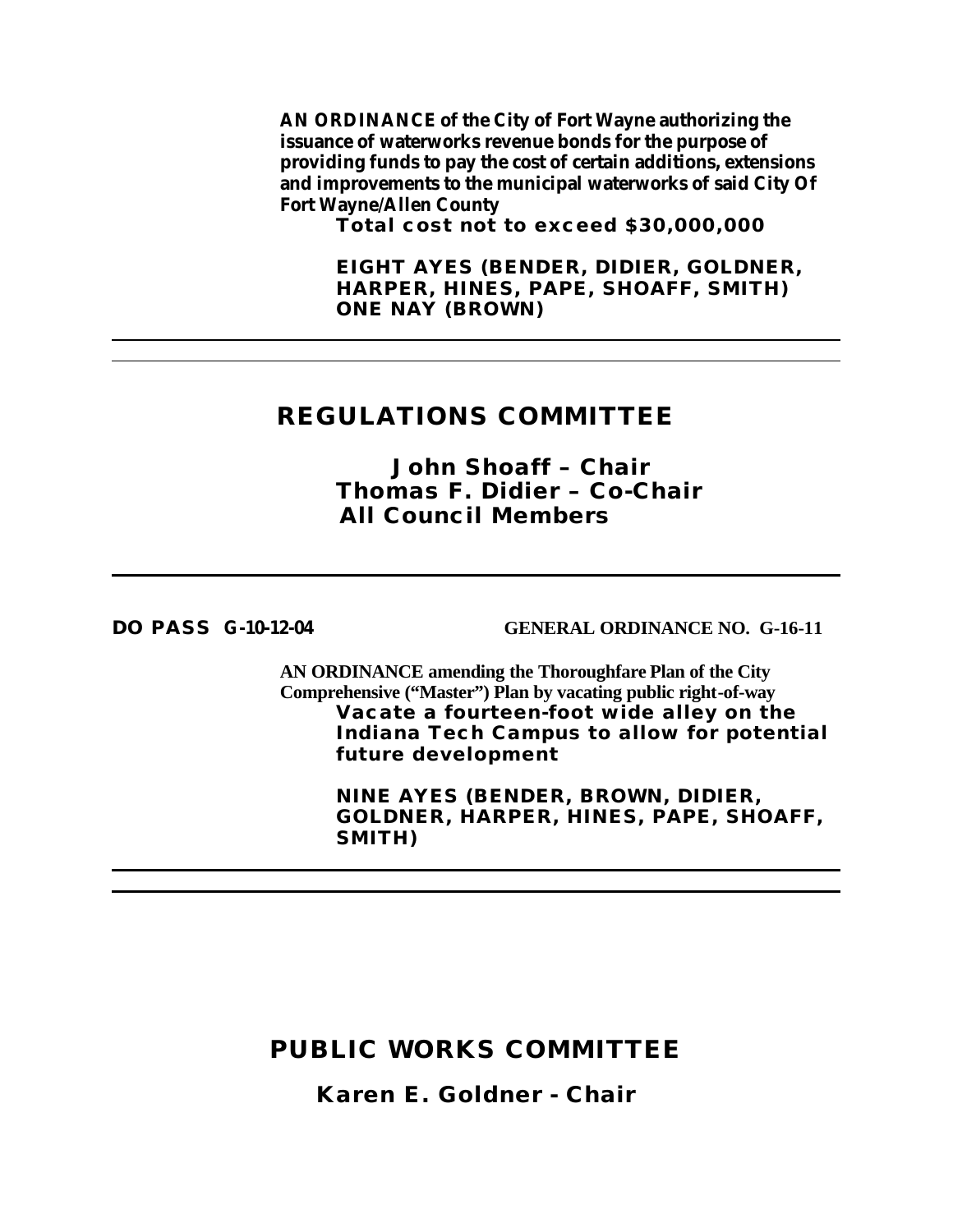## *Tim Pape – Co- Chair All Council Members*

**ACTION**

#### **DO PASS S-11-04-08 SPECIAL ORDINANCE NO. S-100-11**

**AN ORDINANCE approving Improvement Resolution No. 337- 11 – Coliseum Cloverleaf Street Lighting Improvements – Work Order No. 51062 between Key Concrete, Inc. and the City of Fort Wayne, Indiana, in connection with the Board of Public Works Total cost of \$199,184.80**

> **FIVE AYES (BROWN, GOLDNER, HINES, PAPE, SHOAFF) FOUR NAYS (BENDER, DIDIER,HARPER, SMITH)**

#### **DO PASS S-11-04-09 SPECIAL ORDINANCE NO. S-101-11**

**AN ORDINANCE approving Improvement Resolution No. 7311- 11 – Victoria Park Neighborhood Concrete Street Repair – Work Order No. 12238 between Garcia Concrete Corp. and the City of Fort Wayne, Indiana, in connection with the Board of Public Works**

**Total cost of \$188,119.50**

**NINE AYES (BENDER, BROWN, DIDIER, GOLDNER, HARPER, HINES, PAPE, SHOAFF, SMITH)**

**PREPARED BY THE OFFICE SANDRA E. KENNEDY OF THE CITY CLERK CITY CLERK**

**PLEASE NOTE:**

## **THE ABOVE BILLS MAY BE VIEWED AT OUR NEW WEB-SITE:**